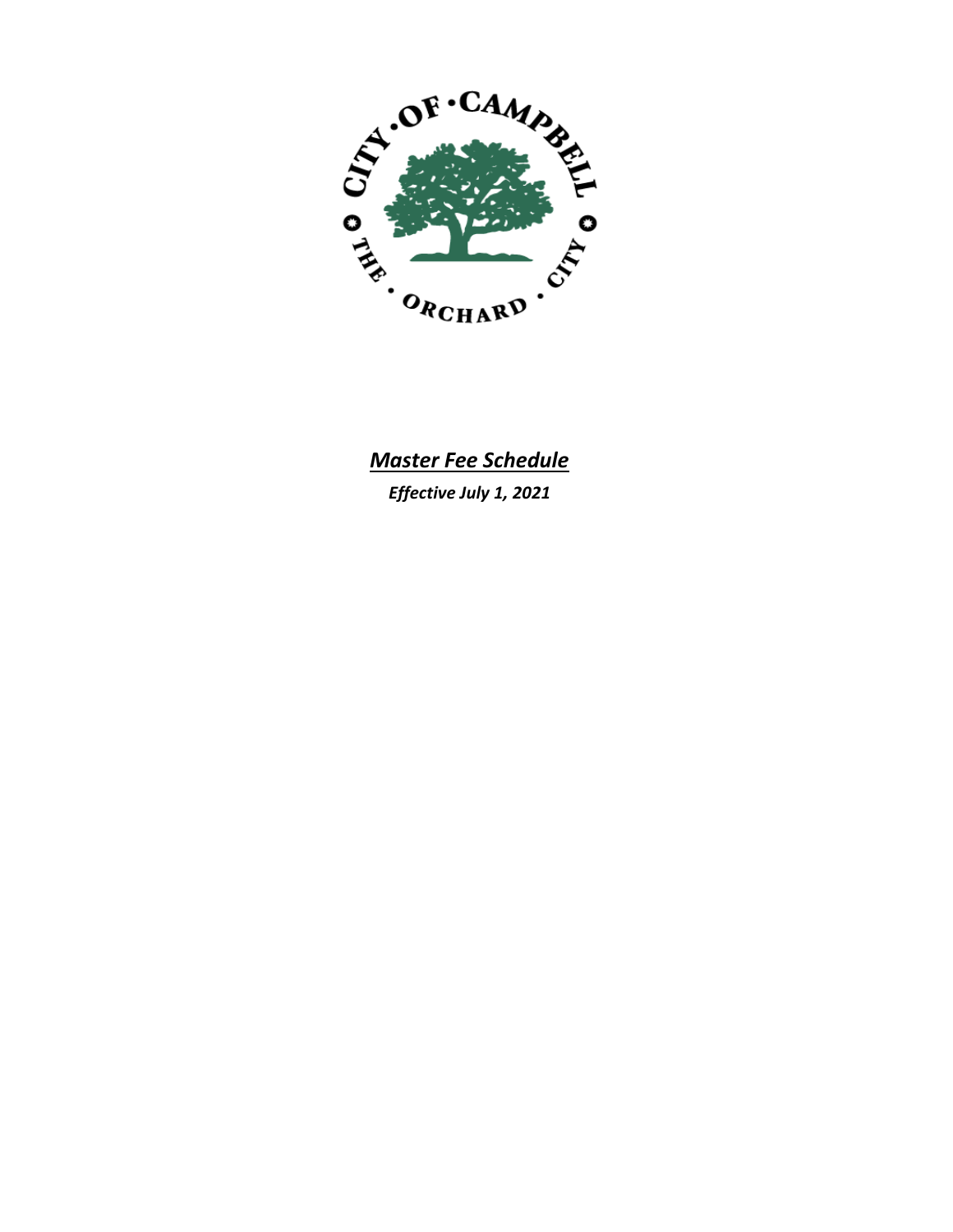### **PUBLIC WORKS ENGINEERING & ENCROACHMENT PERMIT FEES**

|   | <b>Activity Description</b>                                                     | <b>FY 21/22 Fee</b> | <b>Charge Basis</b> | <b>Note</b> |
|---|---------------------------------------------------------------------------------|---------------------|---------------------|-------------|
|   | <b>Encroachment Permit / Improvement Permit Fees</b>                            |                     |                     |             |
| 1 | <b>Utility/Fiber</b>                                                            |                     |                     |             |
|   | a) Application Fee                                                              | \$584               | per application     |             |
|   | b) Plan Check and Inspection Fee                                                |                     |                     |             |
|   | i) Minimum Fee                                                                  | \$584               | per project         | [a]         |
|   | ii) Conduits/Pipelines (per lineal foot of trench)                              |                     |                     |             |
|   | a) Up to first 500 LF of trench                                                 | \$3.73              | per LF              | [a]         |
|   | b) Portion Greater than 500 LF                                                  | \$1.87              | per LF              | [a]         |
|   | iii) Manholes/Vaults/Utility Structures/Concrete Pads (Excluding Pull<br>Boxes) | \$233               | each                | [a]         |
|   | iv) Pole Set or Removal (permit required)                                       | \$233               | each                | [a]         |
| 2 | <b>Storage Container</b>                                                        |                     |                     |             |
|   | a) Application Fee                                                              | \$185               | per application     |             |
|   | b) Plan Check and Inspection Fee                                                | \$0                 |                     |             |
| 3 | <b>Construction Dumpster</b>                                                    |                     |                     |             |
|   | a) Application Fee                                                              | \$0                 | per application     |             |
|   | b) Plan Check and Inspection Fee                                                | \$0                 |                     |             |
| 4 | <b>Street Tree Planting / Removal Permit</b>                                    |                     |                     |             |
|   | a) Application Fee                                                              | \$0                 | per application     |             |
|   | b) Faithful Performance Security (refundable)                                   | \$500               | per tree            | [b]         |
|   | c) Plan Check and Inspection Fee                                                | \$0                 |                     |             |
| 5 | <b>Homeowner Occupied R-1</b>                                                   |                     |                     |             |
|   | a) Application Fee                                                              | \$238               | per application     | [c]         |
|   | b) Faithful Performance Security (refundable)                                   | \$2,500             |                     | [b]         |
|   | c) Plan Check and Inspection Fee                                                | \$0                 | per permit          | [c]         |
| 6 | All Other (Including Public Improvements and Private Street Improvements)       |                     |                     |             |
|   | a) Application Fee                                                              | \$584               | per application     |             |
|   | b) Deposit and Faithful Performance Security (Refundable)                       |                     |                     |             |
|   | i) Plan Check Deposit                                                           | 2%; \$500 min.      | % of Eng. cost est. | [d]         |
|   | ii) Faithful Performance Security                                               | 100% of Eng. Est.   | % of Eng. cost est. | [b]         |
|   | iii) Labor and Materials Security                                               | 100% of Eng. Est.   | % of Eng. cost est. | [b]         |
|   | iv) Warranty Security                                                           | 25% of Eng. Est.    | % of Eng. cost est. | [e]         |
|   | c) Plan Check and Inspection Fee                                                |                     |                     |             |
|   | i) Engineer's Estimate - for first \$250,000                                    |                     |                     |             |
|   | a) Minimum Fee                                                                  | \$3,736             |                     |             |
|   | b) Percent of Engineer's Estimate                                               | 14%                 | % of Eng. cost est. | [f]         |
|   | ii) Engineer's Estimate - for next \$250,000                                    |                     |                     |             |
|   | a) Base Fee                                                                     | \$35,000            |                     |             |
|   | b) plus, Percent of Engineer's Estimate > \$250,000                             | 8%                  | % of Eng. cost est. |             |
|   | iii) Engineer's Estimate - for amount exceeding \$500,000                       |                     |                     |             |
|   | a) Base Fee                                                                     | \$55,000            |                     |             |
|   | b) plus, Percent of Engineer's Estimate > \$500,000                             | 7%                  | % of Eng. cost est. |             |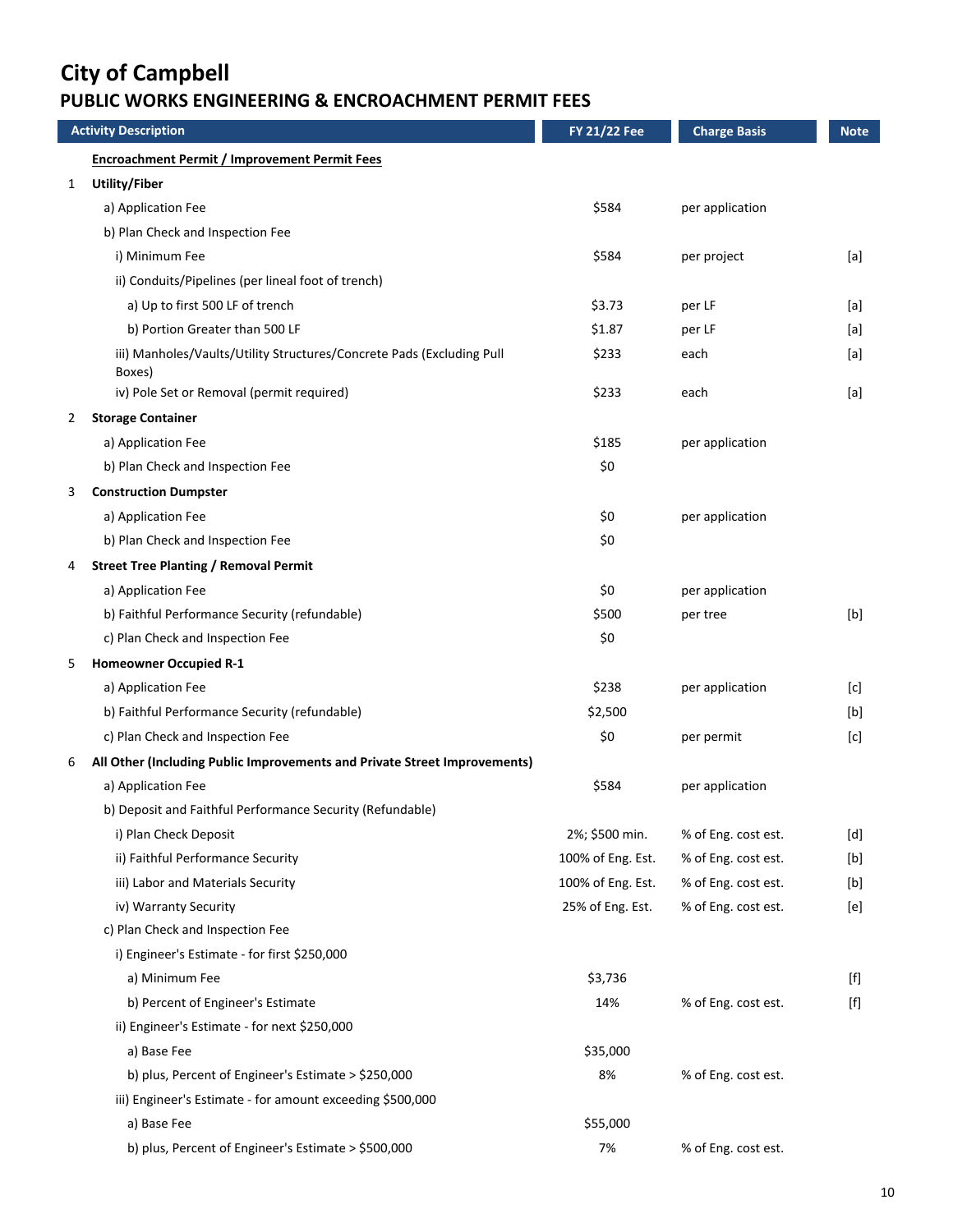### **PUBLIC WORKS ENGINEERING & ENCROACHMENT PERMIT FEES**

|    | <b>Activity Description</b>                                                | <b>FY 21/22 Fee</b>             | <b>Charge Basis</b>   | <b>Note</b> |
|----|----------------------------------------------------------------------------|---------------------------------|-----------------------|-------------|
|    | <b>Agreement for Private Improvements in Public Right-of-Way</b>           |                                 |                       |             |
| 7  | Agreement for Private Improvements in Public Right-of-Way                  | \$174                           | each                  |             |
|    | <b>Traffic / Parking Related Fees</b>                                      |                                 |                       |             |
| 8  | <b>Oversize Load Permit</b>                                                |                                 |                       |             |
|    | a) One Day                                                                 | \$16                            | per day               |             |
|    | b) Annual                                                                  | \$90                            | per year              |             |
| 9  | <b>Parking Permit Fee</b>                                                  | \$35                            | each                  |             |
| 10 | <b>Traffic Control Plan Review</b>                                         |                                 |                       |             |
|    | a) Minor (Lane Closures)                                                   | \$233                           |                       |             |
|    | b) Major (Detours)                                                         | \$934                           |                       |             |
| 11 | <b>No Parking Signs</b>                                                    | \$1                             | per sign              |             |
| 12 | <b>Traffic Signal Timing Information</b>                                   | \$233                           | per hour              |             |
|    | <b>Mapping Fees</b>                                                        |                                 |                       |             |
| 13 | <b>Final Map</b>                                                           |                                 |                       |             |
|    | a) Parcel Map (4 lots or less)                                             | \$5,604                         |                       |             |
|    | b) Tract Map (5 or more lots)                                              |                                 |                       |             |
|    | i) Base Fee                                                                | \$7,005                         |                       |             |
|    | ii) Plus, Per Lot Fee                                                      | \$117                           | per lot               |             |
| 14 | <b>Certificate of Compliance / Certificate of Correction</b>               |                                 |                       |             |
|    | a) Certificate of Compliance                                               | \$2,335                         |                       |             |
|    | b) Certificate of Correction                                               | \$817                           |                       |             |
|    | 15 Lot Line Adjustment / Parcel Merger                                     |                                 |                       |             |
|    | a) Lot Line Adjustment                                                     | \$3,502                         |                       |             |
|    | b) Parcel Merger                                                           | \$3,502                         |                       |             |
| 16 | <b>Monumentation Deposit</b>                                               |                                 |                       |             |
|    | a) Monumentation Deposit (Refundable)                                      | 100% of Survey Cost<br>Est.     | % of survey cost est. | [g]         |
| 17 | Vacation of Public Streets and Easements or Irrevocable Offers to Dedicate |                                 |                       |             |
|    | a) Summary                                                                 | \$3,736                         |                       |             |
|    | b) All Others                                                              | \$233                           | T&M, per hour         |             |
| 18 | <b>Street / Easement Dedications</b>                                       |                                 |                       |             |
|    | a) Homeowner Occupied R-1                                                  | \$0                             |                       |             |
|    | b) All Others                                                              | \$1,167                         |                       |             |
|    | 19 Assessment Segregation or Reapportionment                               |                                 |                       |             |
|    | a) Assessment Segregation or Reapportionment                               | pass-through + 20%<br>admin fee |                       |             |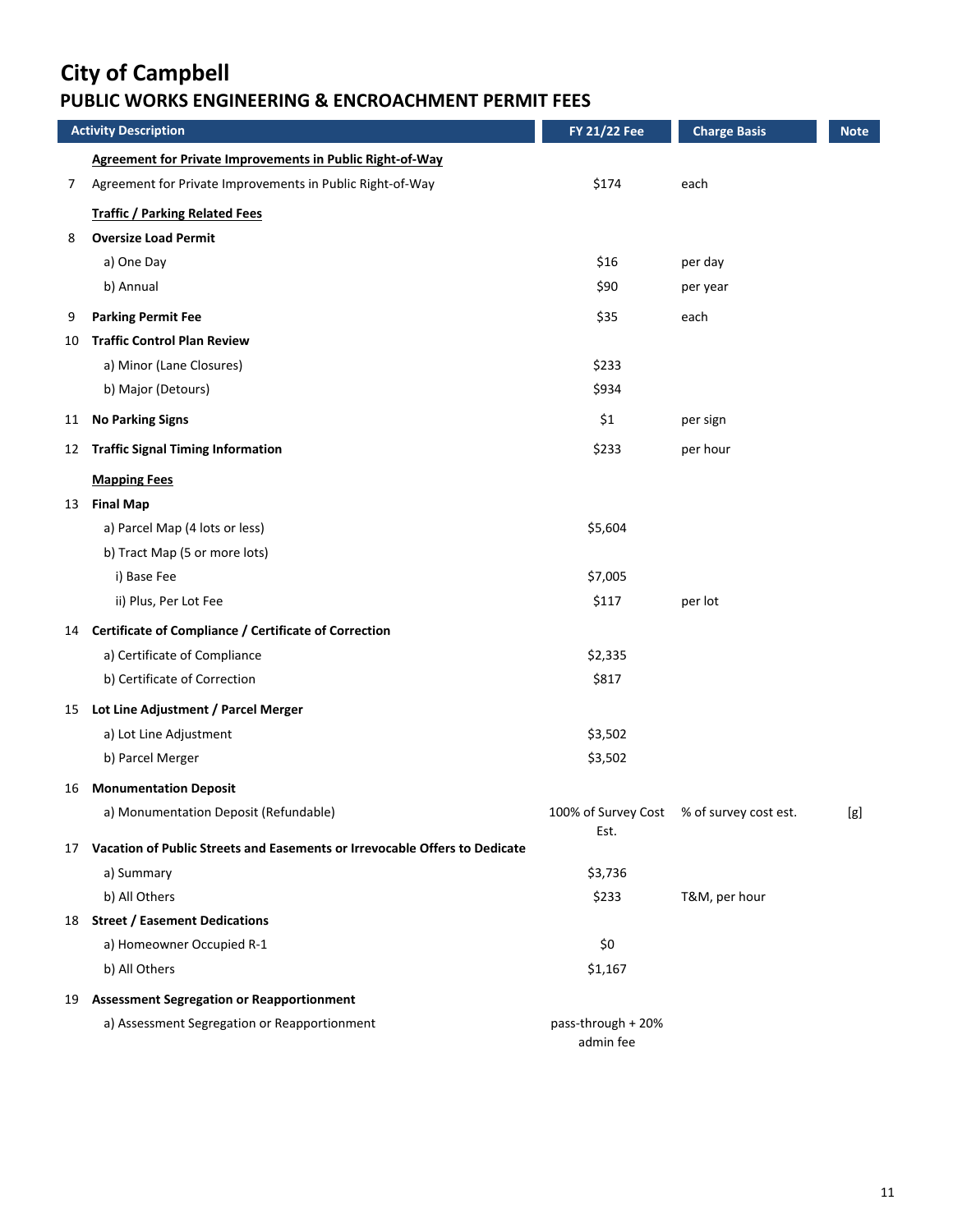#### **PUBLIC WORKS ENGINEERING & ENCROACHMENT PERMIT FEES**

|    | <b>Activity Description</b>                                                                                                 | <b>FY 21/22 Fee</b>             | <b>Charge Basis</b> | <b>Note</b> |
|----|-----------------------------------------------------------------------------------------------------------------------------|---------------------------------|---------------------|-------------|
|    | <b>Grading and Drainage Plan Review</b>                                                                                     |                                 |                     |             |
| 20 | <b>Grading and Drainage Plan Review</b>                                                                                     |                                 |                     |             |
|    | a) Site < $10,000$ SF (gross site area)                                                                                     | \$1,401                         |                     |             |
|    | b) Site $\geq$ 10,000 SF and < .5 Acre (gross site area)                                                                    | \$1,868                         |                     |             |
|    | c) Site $\ge$ .5 Acre (gross site area)                                                                                     |                                 |                     |             |
|    | i) First Acre                                                                                                               | \$2,335                         |                     |             |
|    | ii) Each Additional Acre                                                                                                    | \$467                           | per acre            |             |
|    | <b>NPDES / Stormwater Treatment Features Review and Inspection</b>                                                          |                                 |                     |             |
| 21 | <b>NPDES Review / Inspection Fee (C3 Requirements)</b>                                                                      |                                 |                     |             |
|    | a) For Projects Not Required to Submit Numeric Sizing                                                                       | \$467                           |                     |             |
|    | b) For Projects Required to Submit Numeric Sizing                                                                           |                                 |                     |             |
|    | i) Impervious Area up to 1 Acre                                                                                             | \$1,401                         |                     | [h]         |
|    | ii) Impervious Area Over 1 Acre                                                                                             |                                 |                     |             |
|    | a) First Acre                                                                                                               | \$1,868                         |                     | [h]         |
|    | b) Each Additional Acre                                                                                                     | \$467                           |                     | [h]         |
|    | c) For Each Add'l Treatment Facility (First Two Included in Base Fee)                                                       | \$467                           | each                |             |
|    | d) Pervious Pavement / Concrete / Asphalt                                                                                   |                                 |                     |             |
|    | i) First 5,000 SF                                                                                                           | \$2,335                         |                     |             |
|    | ii) Each Additional 2,500 SF                                                                                                | \$700                           |                     |             |
|    | e) For Projects Sent to Consultant Review                                                                                   | pass-through + 20%<br>admin fee |                     |             |
| 22 | <b>Stormwater Treatment Features Operations &amp; Maintenance Inspection</b>                                                | \$291                           |                     |             |
|    | <b>Engineering Maps, Plans, and Project Specifications</b>                                                                  |                                 |                     |             |
|    | 23 Engineering Maps and Plans                                                                                               |                                 |                     |             |
|    | a) Aerial Map/Plan/Plot (24" x 36")                                                                                         | \$37                            |                     |             |
|    | b) Map Research Fee                                                                                                         | \$37                            |                     |             |
|    | 24 Project Plans and Specifications                                                                                         |                                 |                     |             |
|    | a) General Conditions, Standard Provisions & Details (Per Book)                                                             | \$17                            | per book            |             |
|    | b) General Conditions, Standard Provisions & Details (Per Page)                                                             | \$1                             | per page            |             |
|    | <b>Other Applicable Fees</b>                                                                                                |                                 |                     |             |
| 25 | <b>Technology Enhancement Fee</b>                                                                                           | 2.00%                           | % of permit fee     |             |
| 26 | Document Imaging / Reproduction of Microfiche                                                                               |                                 |                     |             |
|    | a) Plan Sheet                                                                                                               | \$2                             |                     |             |
|    | b) 8.5" x 11" or 11" x 17"                                                                                                  | \$0.60                          |                     |             |
| 27 | <b>Extension of Time</b>                                                                                                    | \$233                           | per extension       |             |
| 28 | Plan Revision                                                                                                               | \$117                           | per revision        |             |
| 29 | <b>Excess Plan Review</b>                                                                                                   | \$233                           | per hour            | [1]         |
| 30 | Hourly Rate for Services Not Identified in this Schedule, Other Inspection,<br>Missed/Excess Inspections, Re-inspection Fee | \$233                           | per hour            | $[$         |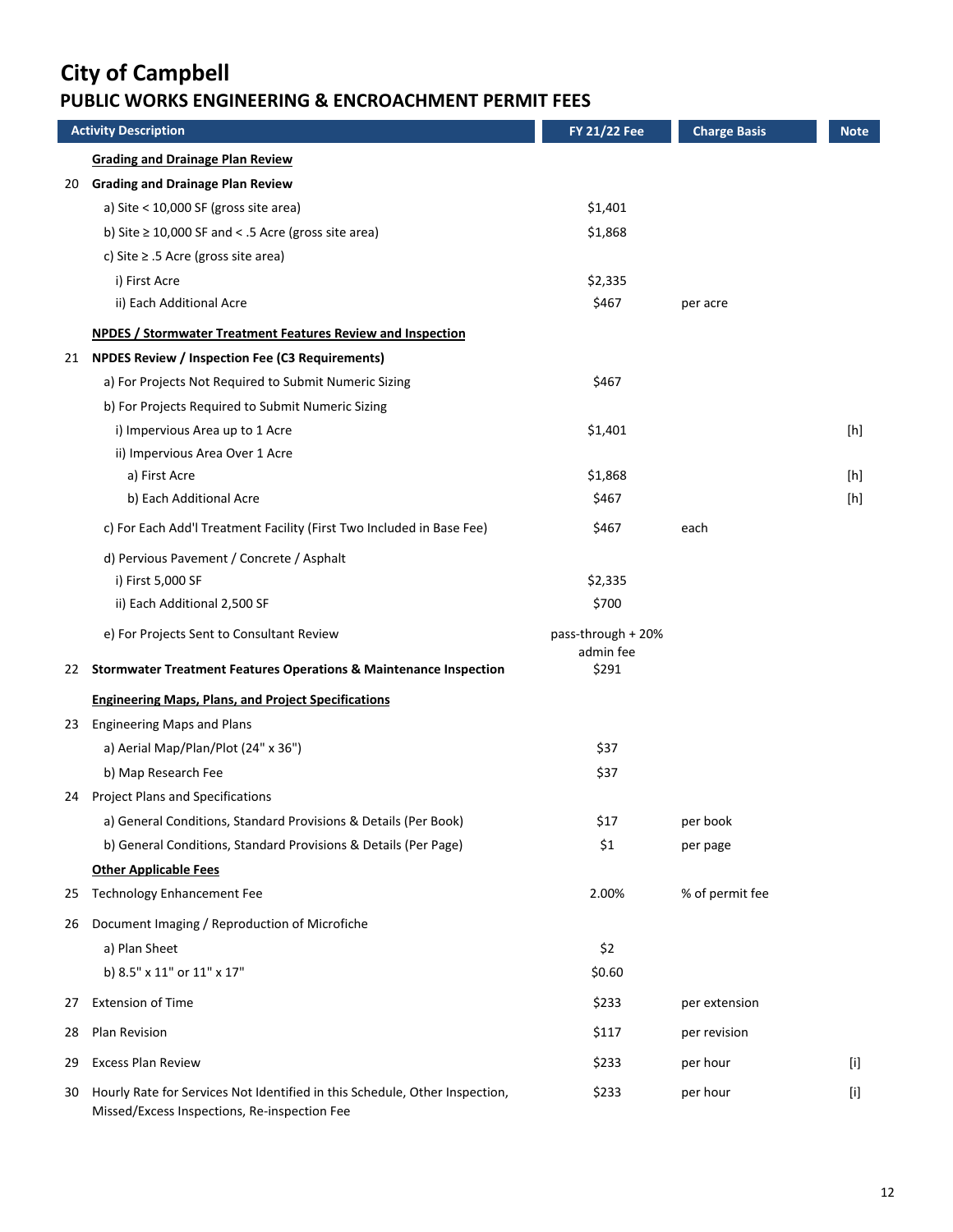#### **PUBLIC WORKS ENGINEERING & ENCROACHMENT PERMIT FEES**

|    | <b>Activity Description</b>                                                     | <b>FY 21/22 Fee</b> | <b>Charge Basis</b> | <b>Note</b> |
|----|---------------------------------------------------------------------------------|---------------------|---------------------|-------------|
| 31 | Appeal                                                                          |                     |                     |             |
|    | a) Appeal to Parks and Recreation Commission (Tree-Related Appeals)             | \$200               | per appeal          |             |
|    | b) Appeal to City Council                                                       | \$200               | per appeal          |             |
|    | c) Appeal to City Council for a bid protest                                     | \$200               | per appeal          | [j]         |
|    | d) Appeal to City Council for a contractor non-responsibility determination     | \$200               | per appeal          | [j]         |
| 32 | Failure to Restore Public Improvements as Required                              | \$100               | per day             |             |
| 33 | Commencing Work Without a Permit or Work Different than Authorized by<br>Permit | 2x fees             | double fees         |             |
| 34 | Waste Management Compliance Fee                                                 | \$35                | per application     |             |

#### Notes:

\* If it is anticipated that the application processing costs of selected minor or major projects will be significantly less or more than the above fees, the Public Works Director may at his/her discretion collect a deposit for the estimated staff time costs to process the application based on hourly rates.

\*\* Engineer's cost estimate shall be approved by the City Engineer and shall include all items of work. The construction cost shall be cumulative for each utility permit work related to a single project as determined by the City regardless of the number of permits issued

\*\*\* The City will pass-through to the applicant other agency fees applicable to the project (e.g. County recording fees.)

[a] Fee shall be greater of minimum fee or fee calculated based on project specifications.

[b] Deposit to be refunded upon completion of work and acceptance by the City.

[c] Home owner occupied R‐1 permits only apply for projects with engineer's cost estimate of < \$10,000.

[d] Deposit to be refunded upon payment of plan check and inspection fees.

[e] To be submitted upon completion of construction.

[f] Fee shall be greater of minimum fee or fee calculated based on engineer's cost estimate.

[g] Refundable upon installation and verification of all new monuments as shown on subdivision map.

[h] For up to two treatment facilities.

[i] Base fees assume up to three plan checks and initial inspection and one re‐inspection. The City will bill hourly for additional plan review and inspections required.

[j] Subject to approval of an ordinance, which will be introduced at the May 4, 2021 City Council meeting.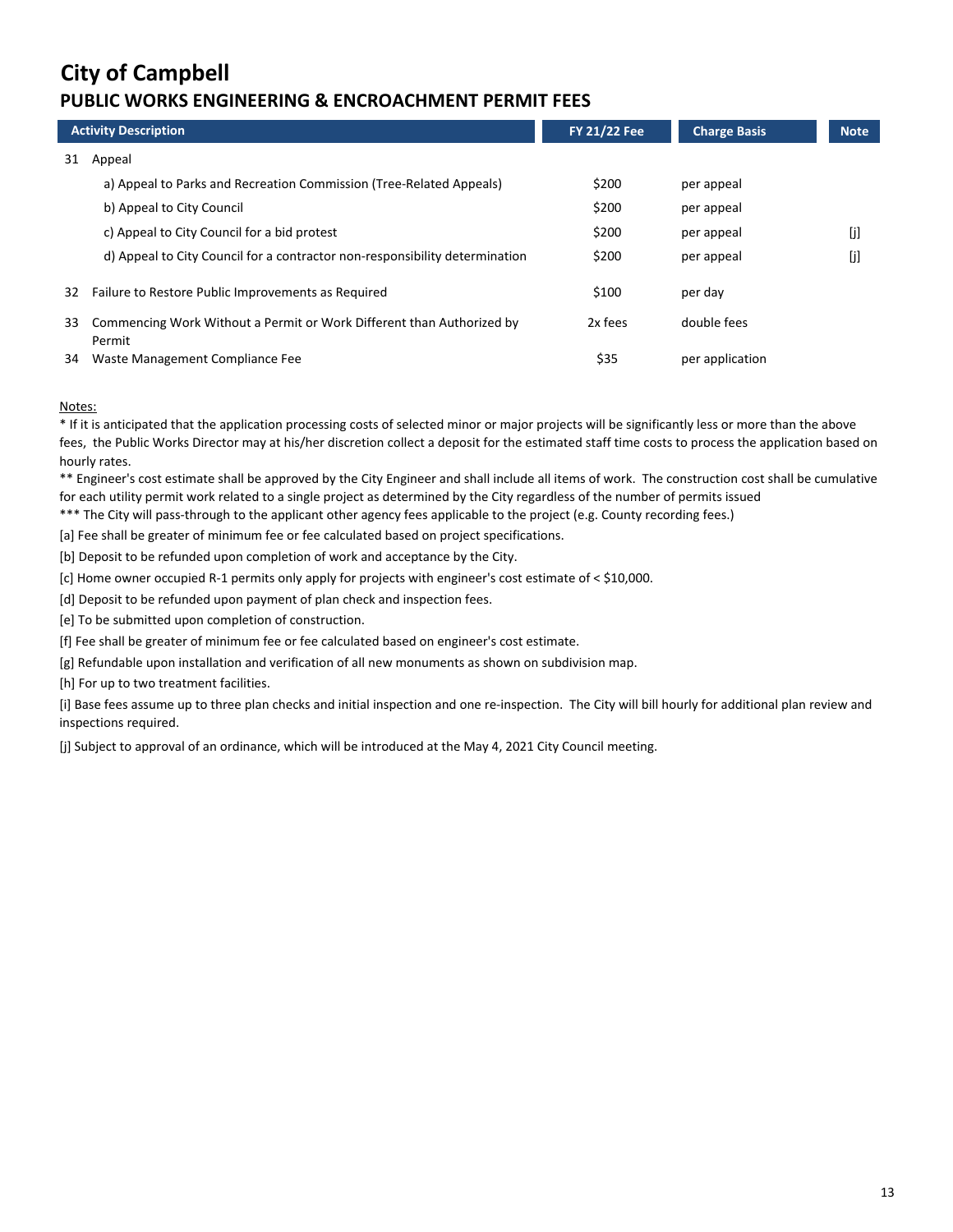## **City of Campbell IN‐LIEU/IMPACT/MITIGATION FEES**

|   | <b>Activity Description</b>                              | <b>FY 21/22 Fee</b> | <b>Charge Basis</b>        | <b>Note</b> |
|---|----------------------------------------------------------|---------------------|----------------------------|-------------|
| 1 | Inclusionary Ordinance In-Lieu fee                       |                     |                            |             |
|   | a) Owner Occupied Units                                  | \$34.50             | per SF                     |             |
|   | b) Rental Units                                          | \$21.50             | per SF                     |             |
| 2 | Park In-Lieu Fee - Unit Type:                            |                     |                            |             |
|   | a) Single-family                                         | \$24,902            | per unit                   |             |
|   | b) Multi-family                                          | \$17,669            | per unit                   |             |
|   | c) Secondary / Accessory Dwelling Unit (750sf or Larger) | \$7,905             | per unit                   | (a)         |
|   | d) Junior Accessory Dwelling Unit                        | \$0                 | per unit                   |             |
| 3 | Storm Drain Area Fees                                    |                     |                            |             |
|   | a) R-1 Land Use                                          | \$2,120             | per acre                   |             |
|   | b) Multi-Family Residential Land Use                     | \$2,385             | per acre                   |             |
|   | c) All Other Land Use                                    | \$2,650             | per acre                   |             |
| 4 | Roadway Maintenance Fee                                  | 0.32%               | % of bldg permit valuation |             |

Notes:

[a] The fee for Accessory Dwelling Units will be calculated per State law but shall not exceed the amount shown.